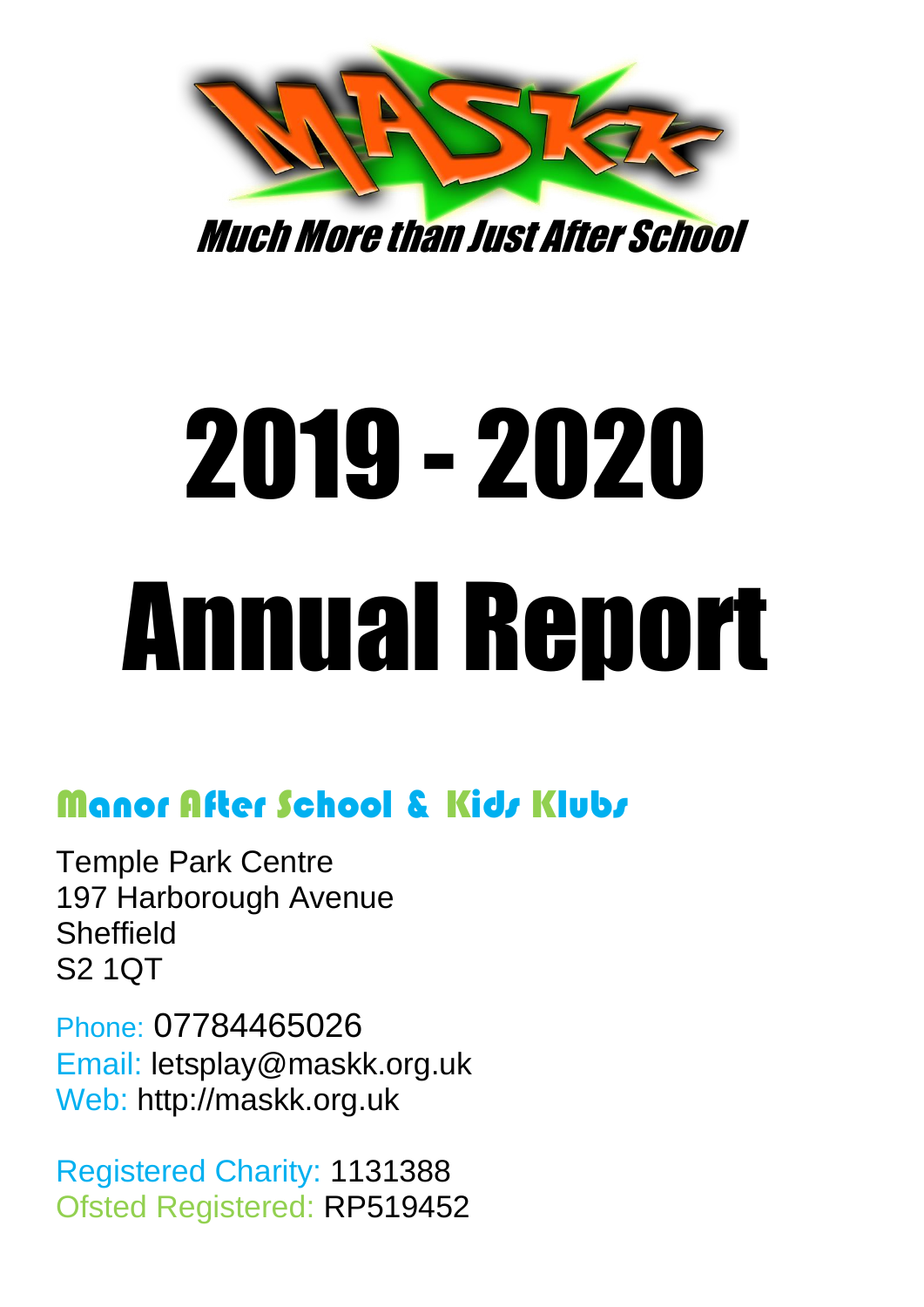# **Who are MASKK:**

MASKK is a growing charity that provides activities and services for children and families. In 2019-2020 MASKK had 20 members of staff and 9 volunteers. Out of the 29 people working/volunteering at MASKK, 22 live in the S2 area and we aim to increase local employment opportunities.

The Trustees who oversee the governance and quality are a group of 4 people, all of whom work locally and bring different skills and experiences. New people are welcome to join the Trustees at the AGM or throughout the year by contacting MASKK.

MASKK is managed day to day by a Manager, Craig, supported by a Duty Manager, Joanna, and each project is then led by a Lead Playworker. The Duty Manager and Lead Playworkers work together to plan and prepare sessions as well as monitoring quality and supporting the staff and volunteers.

We also have a number of parents who attend the Let's Play sessions regularly and help and support our staff and volunteers with tasks such as with tidying, cleaning, preparing snacks etc. We welcome this and hope to encourage more to attend.

#### **Mission Statement:**

"To work towards the enhancement of the lives of the local children living in the Manor area aged 5 and over regardless of wealth, religion, gender, race, background or ability."

#### **Aims:**

a) To provide the necessary facilities for the daily care, recreation and education of children during out of school hours and school holidays.

b) To advance the education and training of the persons in the provision of such care, education and recreational facilities.

c) To advance education of the public (in particular local families) in the field of parenting and to provide or assist in providing facilities for recreation or other leisure time occupation for the public with the object of improving their conditions of life and with a view to promoting good parenting.

# **Objectives:**

- To be Child centred: All decisions will be made with children in mind and a focus on play and providing enjoyable activities.
- To be Child Led: Children will be empowered to make decisions for themselves when ever possible, including snack options, what resources and games we buy and what new activities we decide to start.
- To Create a Safe and Secure Environment: All staff will be encouraged to attend any relevant safeguarding children and health and safety courses. MASKK will provide activities that help children to develop a sense of risk management as well as teaching them what they can do to protect themselves.
- To Promote Health and Wellbeing: To encourage children and parents to choose a healthy lifestyle by providing healthy snacks and physical activities that demonstrate how exercise can be fun.
- To Include Parents: To encourage them to take part in the running of club by inviting them to join the management committee and advertising volunteering opportunities.
- To be Inclusive: To provide staff with relevant training to accept children with extra requirements to give the child an opportunity to play with other children and provide respite time for the parents. To provide activities that teaches children about diversity and respect for different cultures and beliefs.
- To be an Example to Others: To meet national standards and be the best we can be by working towards best practice guidelines. To be constantly encouraging staff and volunteers to develop through training and experience. To offer support and guidance to other clubs.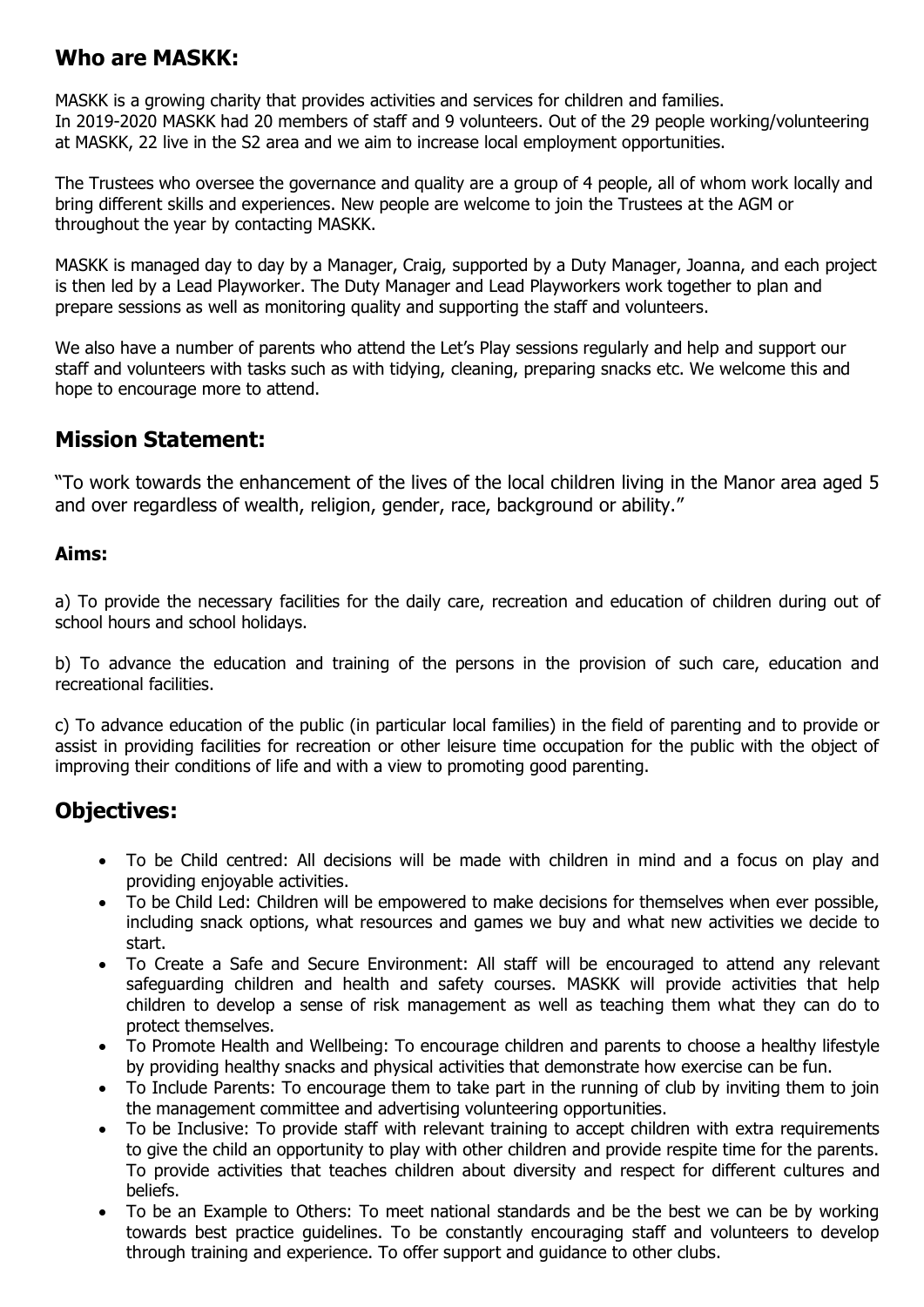- To be Independent: To be a business in its own right, self reliant and constantly growing and developing.
- To be a Community Partner: To work with other organisations in the area to promote community development and improvement. To offer support to schools for example by providing an activity at a school gala.
- To develop new activities that continue to progress our aims.

# **Introduction and Background to the Projects:**

#### **INCLUSIVE PLAYCARE**

Manor After School and Kids Klubs opened originally as an After School Club only in September 1999 and since then has continued to grow and develop.

Now MASKK provide after school and holiday childcare that is play based and inclusive for children with a range of special educational needs and disabilities.

MASKK provides after school care until 6:30pm for children from Pipworth Junior School, St Theresa's RC School, Woodthorpe Primary School, and Prince Edwards School. We collect children at the end of the school day and start with a healthy walk to MASKK where we provide snack and a range of activities. During the year we also welcomed children from Seven Hills school.

MASKK opens all school holidays except Christmas and bank holidays, after feedback from parents we now from 8:00am until 6:30pm. We offer a range of activities including making use of local parks and green spaces. During the holidays we welcome a number of children with disabilities through SNIPS referrals and through self-funded places. 20% of our holiday places are taken up by children with SEN or disabilities.

In this year MASKK saw our occupancy and demand remain relatively level, providing childcare after school for 106 children, and 94 children during the holidays. This closed temporarily on 20<sup>th</sup> March due to Covid-19 and the national lock down.

#### **LETS PLAY**

MASKK believe all children should have access to opportunities to play and belong to a group that supports and encourages them.

MASKK provide a variety of activities to enable this, bringing children together with their friends and peers in a safe and nurturing environment. Working across the area in only 4 venues and locations this year we are able to bring activities close to the homes of many children and in the year we engaged with over 500 children. In summer 2019, MASKK with the support of the Manor Action Group was able to secure funding for a 5 day per week menu of activities. Each activity and day provided access to a meal, from a make your own pizza on a fire in a field to a full sit-down experience in Temple Park Centre.

This included re launching activities in Lower Manor, using the Vikinglea Field for pop up picnics.

This year we worked closer with the School Nursing Team and Family Centres to create regular opportunities for parents and carers to access advice and guidance. This particularly worked well at Active Kids where the children enjoyed a teeth cleaning presentation from the Oral Health Team too.

#### **SHORT BREAKS**

MASKK continue to provide activities and services for children with disabilities through a contract with SNIPS (Special Needs Inclusive Playcare Service) from Sheffield City Council. MASKK provide these Short Breaks on Saturday's term time, during the week in school holidays and some children benefit from attending our After School Club. The MASKK team have experience and training to support a number of children with a variety of support needs and disabilities including providing one to one support where needed.

We aim to support every child that attends our sessions to play and engage with other children and their community. Our Short Breaks co-ordinators often plan walks to local shops and events, giving the children opportunities to engage in day-to-day life in their local community.

In 2019-2020 we were able to support new children to join us as older children moved on. During 2019 MASKK underwent a tender application process to enable us to continue the service for 3 years providing security for the service and the organisation.